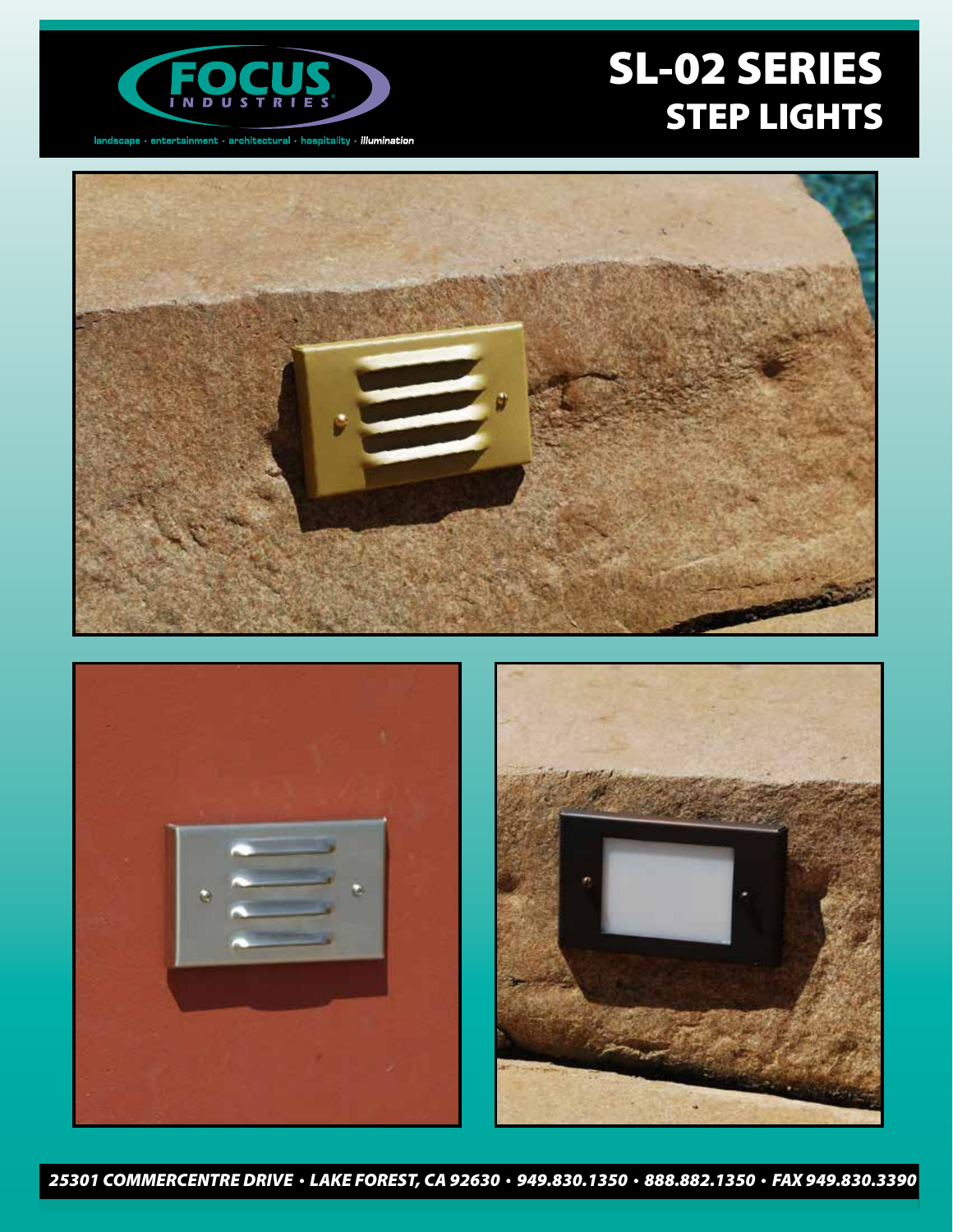

# **STEP LIGHTS SL-02 SERIES**

# TYPE

**3** LED

### **SPECIFICATIONS**

#### **CONSTRUCTION:**

FACE PLATE: Heavy duty stamped aluminum, brass, copper or Stainless Steel BACK BOX: Heavy duty stamped galvanized steel powder coated high reflective white

**LENS (-AL & -1L MODELS ONLY):** High impact white acrylic

**GASKET:** Black neosponge closed cell; .190" thickness

**LAMP SUPPLIED**: 18w S8 #1141; 1200 hours average rating (25w max.)

**LAMP OPTIONS:** We recommend 3w 50,000 hours average rating OMNI-3 LED (-LED3) or OMNI-3 Super Saver (-LED3SS) 10,000 hours average rating 20w Xenon (-X) or 20w Halogen (-H)) **SOCKET:** Single contact bayonet, brass nickel plated lamp socket screw shell (Ba15s) with 200°C silicone lead wires

**WIRING:** Black 3 foot 18/2 zip cord (12v only)

For 25 foot 16/2 fixture lead wire add -25F to catalog number.

**CONNECTION:** FA-05 Quick Connector (not supplied) from fixture to main cable (12/2, 10/2 or 8/2 only)

**FINISH:** Aluminum - Black texture polyester powder coat. Optional finishes available Brass - Unfinished. Optional finishes available Copper - Unfinished. Optional finishes available

Stainless Steel - Brushed

| <b>ORDERING INFORMATION</b> |                                      | <b>LAMP</b><br>SHIP WEIGHT<br>1.0 lbs.<br>18w S8 #1141<br>18w S8 #1141<br>1.0 lbs.<br>18w S8 #1141<br>1.0 lbs.<br>18w S8 #1141<br>1.0 lbs.<br>18w S8 #1141<br>$1.0$ lbs.<br>18w S8 #1141<br>$1.0$ lbs.<br>18w S8 #1141<br>1.0 lbs.<br>18w S8 #1141<br>1.0 lbs.<br>18w S8 #1141<br>$1.0$ lbs.<br>1.0 lbs.<br>18w S8 #1141<br>18w S8 #1141<br>$1.0$ lbs.<br>18w S8 #1141<br>$1.0$ lbs.<br>$1.0$ lbs.<br>18w S8 #1141 |            |  |  |
|-----------------------------|--------------------------------------|--------------------------------------------------------------------------------------------------------------------------------------------------------------------------------------------------------------------------------------------------------------------------------------------------------------------------------------------------------------------------------------------------------------------|------------|--|--|
| <b>CATALOG NO.</b>          | <b>DESCRIPTION</b>                   |                                                                                                                                                                                                                                                                                                                                                                                                                    |            |  |  |
| <b>SL-02-BLT</b>            | Aluminum 4 Louver Step Light         |                                                                                                                                                                                                                                                                                                                                                                                                                    |            |  |  |
| <b>SL-02-BRS</b>            | Brass 4 Louver Step Light            |                                                                                                                                                                                                                                                                                                                                                                                                                    |            |  |  |
| SL-02-COP                   | Copper 4 Louver Step Light           |                                                                                                                                                                                                                                                                                                                                                                                                                    |            |  |  |
| <b>SL-02-SS</b>             | Stainless Steel 4 Louver Step Light  |                                                                                                                                                                                                                                                                                                                                                                                                                    |            |  |  |
| SL-02-AL-BLT                | Aluminum Lensed Step Light           |                                                                                                                                                                                                                                                                                                                                                                                                                    |            |  |  |
| SL-02-AL-BRS                | <b>Brass Lensed Step Light</b>       |                                                                                                                                                                                                                                                                                                                                                                                                                    |            |  |  |
| SL-02-AL-COP                | Copper Lensed Step Light             |                                                                                                                                                                                                                                                                                                                                                                                                                    |            |  |  |
| <b>SL-02-AL-SS</b>          | Stainless Steel Lensed Step Light    |                                                                                                                                                                                                                                                                                                                                                                                                                    |            |  |  |
| <b>SL-02-3L-BLT</b>         | Aluminum 3 Louver Step Light         |                                                                                                                                                                                                                                                                                                                                                                                                                    |            |  |  |
| <b>SL-02-3L-BRS</b>         | Brass 3 Louver Step Light            |                                                                                                                                                                                                                                                                                                                                                                                                                    |            |  |  |
| <b>SL-02-3L-COP</b>         | Copper 3 Louver Step Light           |                                                                                                                                                                                                                                                                                                                                                                                                                    |            |  |  |
| SL-02-3L-SS                 | Stainless Steel 3 Louver Step Light  |                                                                                                                                                                                                                                                                                                                                                                                                                    |            |  |  |
| <b>SL-02-1L-BLT</b>         | Aluminum 1 Louver Lensed Step Light  |                                                                                                                                                                                                                                                                                                                                                                                                                    |            |  |  |
| <b>SL-02-1L-BRS</b>         | Brass 1 Louver Lensed Step Light     | 18w S8 #1141                                                                                                                                                                                                                                                                                                                                                                                                       | $1.0$ lbs. |  |  |
| <b>SL-02-1L-COP</b>         | Copper 1 Louver Lensed Step Light    | 18w S8 #1141                                                                                                                                                                                                                                                                                                                                                                                                       | $1.0$ lbs. |  |  |
| SL-02-1L-SS                 | Stainless 1 Louver Lensed Step Light | 18w S8 #1141                                                                                                                                                                                                                                                                                                                                                                                                       | 1.0 lbs.   |  |  |

#### **FACE PLATE ONLY CATALOG NO. DESCRIPTION** FA-50-BLT / -BRS / -COP / -SS Stamped 4 Louver Face Plate **FA-50-3L-BLT / -BRS / -COP / -SS** Stamped 3 Louver Face Plate<br>**FA-51-BLT / -BRS / -COP / -SS** Stamped AL Model Face Plate **FA-51-BLT / -BRS / -COP / -SS** Stamped AL Model Face Plate, White Acrylic Lens<br>**FA-51-1L-BLT / -BRS / -COP / -SS** Stamped 1 Louver Face Plate, White Acrylic Lens **Stamped 1 Louver Face Plate, White Acrylic Lens FA-50-1L-BLT / -BRS / -COP / -SS** Stamped 1 Louver Insert Only (converts -AL models to -1L) **SL-02-1L SL-02-1L**

| <b>BACK BOX/SOCKET/LAMP ONLY</b> |                                                  |                         |  |  |  |  |  |
|----------------------------------|--------------------------------------------------|-------------------------|--|--|--|--|--|
| <b>CATALOG NO.</b>               | <b>DESCRIPTION</b>                               | <b>LAMP AND VOLTAGE</b> |  |  |  |  |  |
| FA-56                            | Stamped galvanized back box with lamp and socket | 18w SC (12v.)           |  |  |  |  |  |
| <b>FA-56-H</b>                   | Stamped galvanized back box with lamp and socket | 20w halogen SC (12v.)   |  |  |  |  |  |
| <b>FA-56-X</b>                   | Stamped galvanized back box with lamp and socket | 20w xenon SC (12v.)     |  |  |  |  |  |
| FA-56-T7                         | Stamped galvanized back box with lamp and socket | 15w T7 DC (120v.)       |  |  |  |  |  |
| <b>FA-56-T8</b>                  | Stamped galvanized back box with lamp and socket | 25w T8 DC (120v.)       |  |  |  |  |  |

**White Texture** *-WTX*

**Camel** *-CAM*

**Bronze Texture** *-BRT*





LED



**SL-02-BRS SL-02-1L-SS**



**SL-02-AL-WBR**



LED READY

**3**





**SL-02-VERTICAL SL-02: Mounting Holes on all models 3-5/16" on center**



**SL-02 BACK BOX SL-02-3L SL-02 Back Box**



### **JOB INFORMATION**

**Stucco** *-STU*

**Brow** *-WBR*

**Weathered Iron** *-WIR*

**Rust** *-RST*

**Hunter Texture** *-HTX*

| Type:                                                                                           |                  |  | Date:                                                                                       |                     |                                       |  |  |  |
|-------------------------------------------------------------------------------------------------|------------------|--|---------------------------------------------------------------------------------------------|---------------------|---------------------------------------|--|--|--|
| Job Name:                                                                                       |                  |  |                                                                                             |                     |                                       |  |  |  |
| Cat. No.:                                                                                       |                  |  |                                                                                             |                     |                                       |  |  |  |
| $Lamp(s)$ :                                                                                     |                  |  |                                                                                             |                     |                                       |  |  |  |
| Specifier:                                                                                      |                  |  |                                                                                             |                     |                                       |  |  |  |
| Contractor:                                                                                     |                  |  |                                                                                             |                     |                                       |  |  |  |
| Notes:                                                                                          |                  |  |                                                                                             |                     |                                       |  |  |  |
| <b>FOCUS INDUSTRIES INC.</b><br><b>25301 COMMERCENTRE DRIVE</b><br><b>LAKE FOREST, CA 92630</b> |                  |  | www.focusindustries.com<br>sales@focusindustries.com<br>(949) 830-1350 · FAX (949) 830-3390 |                     |                                       |  |  |  |
| <b>Rubbed</b><br>Verde                                                                          | Chrome<br>Powder |  | Acid<br><b>Rust</b>                                                                         | Acid<br>Verde       | <b>Black Acid</b><br><b>Treatment</b> |  |  |  |
| -RBV                                                                                            | -CPR             |  |                                                                                             | -BAR/CAR   -BAV/CAV | -BAT                                  |  |  |  |

SL-02 Cut Sheet cop60817

**Black Texture (Standard)** *-BLT*

**Antique Verde** *-ATV*

BRASS & COPPER ONLY